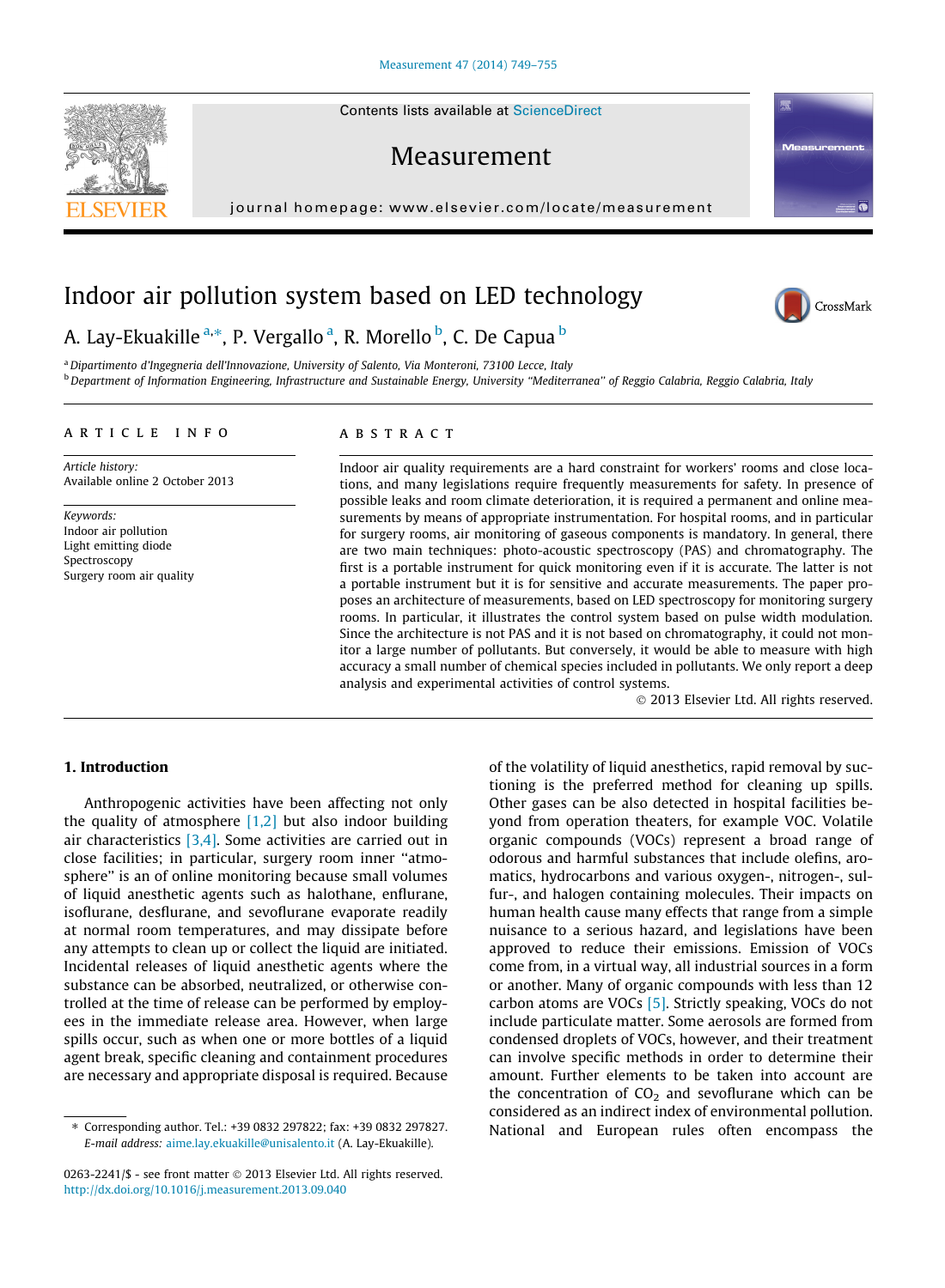

Fig. 1. Surgery room.

american NIOSH (National Institute for Occupational Safety and Health) regulations and maximum concentrations; for instance,  $N_2O = 25$  ppm for general surgery rooms,  $N_2O = 50$  ppm for dental surgery rooms, and halogenated gases = 2 ppm as ceiling value. Consequently, amid growing concerns  $[6,7]$ , a multi-gas monitor is a key issue for health protection, in order to assess the values of concentrations. As an example, Fig. 1 shows an operation theatre and Fig. 2 illustrates biomedical gas plan and grid which technological structure has been verified and tested by one of the co-authors; in fact Fig. 2a depicts all gas tanks used for supplying surgery rooms and patient rooms. In the center, we can see the control panel where online measurement of gas flow is performed. In the right side, a testing is illustrated for verifying gas leakage when all valves are closed.

#### 2. LED sources and sensors

A brief and salient literature on specific LED-based applications is described in the present paragraph. By far, the majority of LED applications encompass absor-



Fig. 3. LED device.



Fig. 4. Heterojunction structure.

bance measurements in flow-through cells. Hauser and Chiang are among the most active in the use of LEDs as spectroscopic sources and were the first to report the use of a blue LED as a spectroscopic source as these devices first became available [\[8\]](#page--1-0). Early blue LEDs were



(a) Gas tanks

(b) Gas control panel Fig. 2. Gas plan and grid.

(c) Testing gas leakage